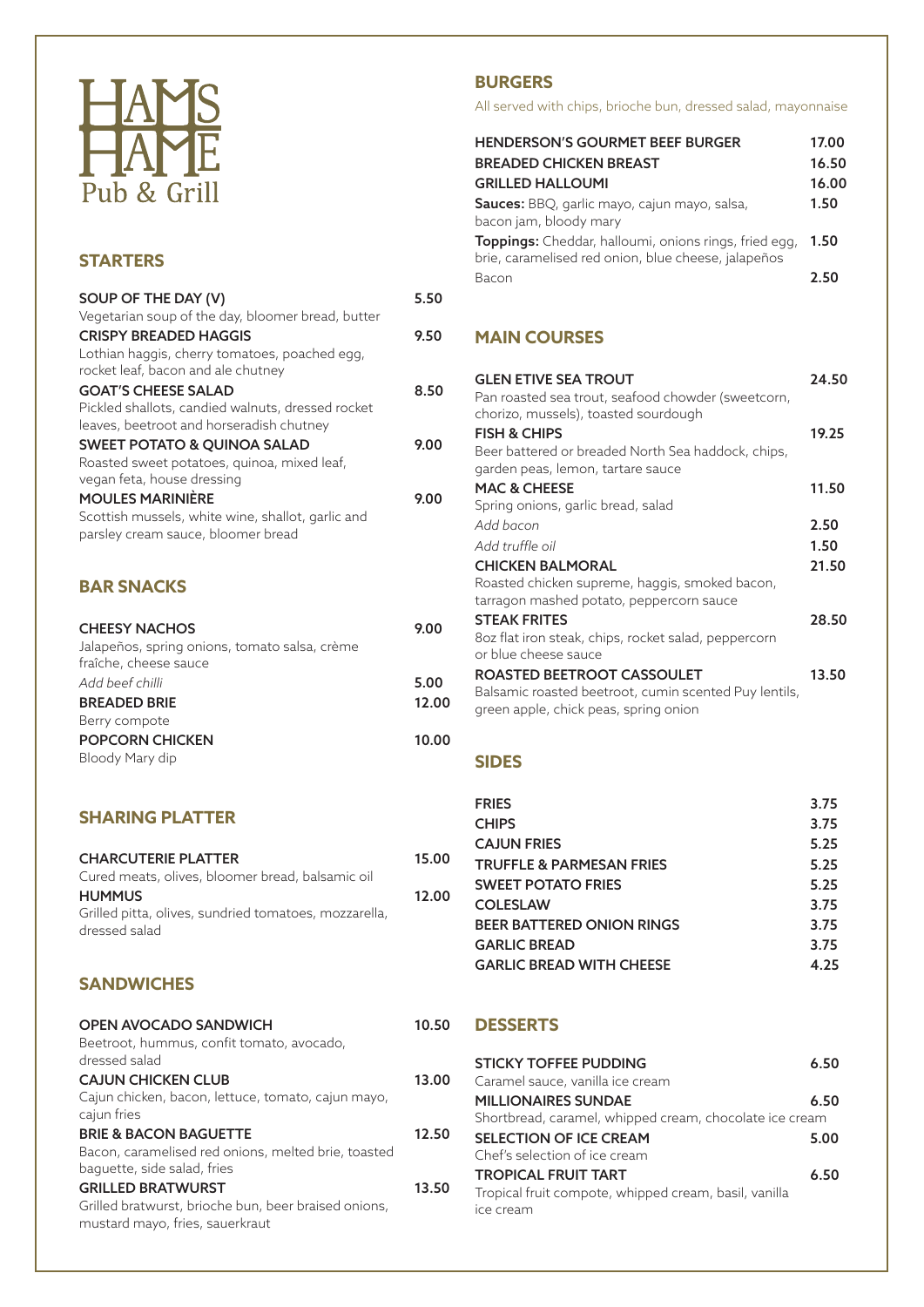#### **HAMS HAME BAR TARIFF**

| <b>PORTS/APERITIFS</b>                        | <b>ABV (%)</b> | <b>PRICE</b>          | <b>BLENDED</b>                |
|-----------------------------------------------|----------------|-----------------------|-------------------------------|
| <b>Bristol Cream</b>                          | 17.5           | 3.25                  | Canadian Club                 |
| Campari                                       | 25.0           | 3.25                  | Chivas Regal 12 yrs           |
|                                               |                |                       |                               |
| Crabbies Ginger Wine                          | 13.5           | 3.25                  | Connemara                     |
| Martini                                       | 15.0           | 3.25                  | Famous Grouse                 |
| Pernod                                        | 40.0           | 4.00                  | Jack Daniels                  |
| Pimm's No. 1                                  | 25.0           | 5.00                  | Jamesons Irish                |
| Kopke LBV                                     | 20.0           | 4.75                  | Johnnie Walker Black          |
|                                               |                |                       |                               |
| Tio Pepe                                      | 15.0           | 3.25                  | Makers Mark                   |
|                                               |                |                       | Peat Chimney                  |
| <b>GIN</b>                                    | <b>ABV</b> (%) | <b>PRICE</b>          | Spice King                    |
| Bombay Sapphire                               |                | 4.25                  | The Hive                      |
|                                               | 40.0           |                       | Southern Comfort              |
| Darnley's Original                            | 40.0           | 5.00                  | Woodford Reserve              |
| Darnley's Spiced                              | 42.7           | 5.00                  |                               |
| Darnley's Navy Strength                       | 57.1           | 7.00                  |                               |
| Eden Mill Love/Golf                           | 42.0           | 6.00                  | <b>SINGLE MALTS</b>           |
| Gordons/Pink                                  | 37.5           | 3.50                  | Ardbeg 10 yrs                 |
|                                               |                |                       |                               |
| Hendrick's                                    | 41.4           | 5.00                  | Auchentoshan 12 yrs           |
| Pilgrim's                                     | 40.0           | 5.00                  | Auchentoshan Three            |
| Tanqueray                                     | 43.1           | 4.50                  | Balvenie 12 yrs Doub          |
|                                               |                |                       | Bruichladdich Black A         |
|                                               |                |                       |                               |
| <b>VODKA</b>                                  | <b>ABV</b> (%) | <b>PRICE</b>          | Bruichladdich Islay Ba        |
| Grey Goose                                    | 40.0           | 5.50                  | Cragganmore 12 yrs            |
| <b>Holy Grass</b>                             | 40.0           | 4.25                  | Dalwhinnie 15 yrs             |
|                                               |                |                       | Glengoyne 10 yrs              |
| Ketel One                                     | 40.0           | 4.75                  | Glenfiddich 12 yrs            |
| Smirnoff Red                                  | 37.5           | 3.50                  |                               |
|                                               |                |                       | Glenfiddich 15 yrs            |
|                                               |                |                       | Glenlivet Founders            |
| <b>RUM</b>                                    | <b>ABV (%)</b> | <b>PRICE</b>          | Glenkinchie 12 yrs            |
| Bacardi                                       | 37.5           | 3.50                  | Glenmorangie Origin           |
| Gosling's Black Seal                          | 40.0           | 4.25                  | Glenmorangie 18yrs            |
| Morgan's Spiced                               | 35.0           | 3.75                  |                               |
|                                               |                |                       | Highland Park 12 yrs          |
|                                               |                |                       | Highland Park 18 yrs          |
| <b>COGNAC</b>                                 | <b>ABV (%)</b> | <b>PRICE</b>          | Kingsbarns Dream to           |
| Courvoiser VS                                 | 40.0           | 4.00                  | Kingsbarns Balcomie           |
| Remy Martin VSOP                              | 40.0           | 6.50                  |                               |
|                                               |                |                       | Laphroaig 10 yrs              |
|                                               |                |                       | Loch Lomond 12 yrs            |
| <b>BOTTLED BEERS &amp; CIDER</b>              | <b>ABV (%)</b> | <b>PRICE</b>          | Macallan 12 yrs               |
| Budvar                                        | 5.0            | 6.00                  | Oban 14 yrs                   |
|                                               |                |                       | OCH Glen Moray "17            |
| Corona                                        | 4.6            | 6.10                  |                               |
| Crabbies Ginger Beer                          | 4.0            | 7.00                  | Springbank 10 yrs             |
| Heineken                                      | 5.0            | 5.50                  | Talisker 10 yrs               |
| Kopparberg                                    | 4.0            | 6.50                  |                               |
| Magners                                       | 4.5            | 7.00                  | <b>LIQUEURS &amp; SPIRITS</b> |
|                                               |                |                       |                               |
|                                               |                |                       | Amaretto                      |
| <b>DRAUGHT BEERS</b>                          | <b>ABV</b> (%) | PINT / V <sub>2</sub> | Archers                       |
| Birra Moretti                                 | 4.6            | 6.80 / 3.40           | <b>Baileys</b>                |
|                                               |                |                       | Cointreau                     |
| Belhaven Best                                 | 3.2            | 5.40 / 2.70           | Drambuie                      |
| Brewdog Lost Lager                            | 4.5            | 6.50 / 3.25           |                               |
| Guinness                                      | 4.1            | 6.20 / 3.10           | Kahlua                        |
| H&H Ale                                       | 3.7            | 5.50 / 2.75           | Malibu                        |
| Saltire                                       | 4.0            | 5.40 / 2.70           | Sambuca                       |
|                                               |                |                       | Tequila Jose Cuervo           |
| Thistly Cross Cider                           | 4.4            | 6.40 / 3.20           |                               |
|                                               |                |                       | Tia Maria                     |
| <b>WINE</b>                                   | <b>SIZE</b>    | <b>PRICE</b>          |                               |
|                                               |                |                       | <b>SOFT DRINKS</b>            |
| Mini Prosecco                                 | 200ml          | 10.25                 |                               |
| Please see our separate wine menu for choices |                |                       | Appletiser                    |
|                                               |                |                       | Coke/Diet Icons/Cok           |
|                                               |                |                       | Fever-Tree Tonic              |
| <b>CRISPS/NUTS &amp; SNACKS</b>               | <b>SIZE</b>    | <b>PRICE</b>          | Fruit Juices and Mixe         |
| McCoys                                        | 50q            | 1.40                  |                               |
|                                               |                |                       | Irn Bru/Sugar Free            |
|                                               |                |                       | Mineral Water                 |
| <b>TOBACCO</b>                                | <b>SIZE</b>    | <b>PRICE</b>          | Mineral Water                 |
| Cigarettes                                    | Packet of 20   | 18.00                 | Red Bull                      |
| Bolivar No. 2                                 | Each           | 30.00                 |                               |
| Monte Cristo Petit Tubos                      | Each           | 28.00                 |                               |
| <b>Punch Petit Coronations</b>                | Each           |                       | <b>WEIGHTS &amp; MEASUI</b>   |
|                                               |                | 19.00                 |                               |
| Romeo & Julietta No. 2                        | Each           | 26.00                 | Patrons are informed          |
| Villager Export Gepresst                      | Each           | 8.00                  | offered in quantities         |

| <b>BLENDED</b>                                   | <b>ABV (%)</b>         | <b>PRICE</b>  |
|--------------------------------------------------|------------------------|---------------|
| Canadian Club                                    | 40.0                   | 3.75          |
| Chivas Regal 12 yrs                              | 40.0                   | 4.25          |
| Connemara                                        | 40.0                   | 4.50          |
| Famous Grouse                                    | 40.0                   | 3.75          |
| Jack Daniels                                     | 40.0                   | 4.00          |
| Jamesons Irish                                   | 40.0                   | 4.00          |
| Johnnie Walker Black                             | 40.0                   | 4.75          |
| Makers Mark                                      | 45.0                   | 4.75          |
| Peat Chimney                                     | 46.0                   | 4.00          |
| Spice King                                       | 46.0                   | 4.25          |
| The Hive                                         | 46.0                   | 4.25          |
| Southern Comfort                                 | 35.0                   | 3.75          |
| Woodford Reserve                                 | 43.2                   | 4.75          |
| <b>SINGLE MALTS</b>                              | <b>ABV (%)</b>         | <b>PRICE</b>  |
| Ardbeg 10 yrs                                    | 46.0                   | 6.25          |
| Auchentoshan 12 yrs                              | 40.0                   | 6.00          |
| Auchentoshan Three Wood                          | 43.0                   | 7.25          |
| Balvenie 12 yrs Doublewood                       | 40.0                   | 6.25          |
| Bruichladdich Black Art                          | 46.9                   | 35.00         |
| Bruichladdich Islay Barley                       | 50.0                   | 7.50          |
| Cragganmore 12 yrs                               | 40.0                   | 6.25          |
| Dalwhinnie 15 yrs                                | 43.0                   | 6.25          |
| Glengoyne 10 yrs                                 | 40.0                   | 5.50          |
| Glenfiddich 12 yrs                               | 40.0                   | 6.25          |
| Glenfiddich 15 yrs                               | 40.0                   | 8.50          |
| Glenlivet Founders                               | 40.0                   | 6.00          |
| Glenkinchie 12 yrs                               | 43.0                   | 6.25          |
| Glenmorangie Original                            | 40.0                   | 5.50          |
| Glenmorangie 18yrs                               | 43.0                   | 16.00         |
| Highland Park 12 yrs                             | 40.0<br>40.0           | 6.25<br>16.00 |
| Highland Park 18 yrs<br>Kingsbarns Dream to Dram | 46.0                   | 5.50          |
| Kingsbarns Balcomie                              | 46.0                   | 7.00          |
| Laphroaig 10 yrs                                 | 40.0                   | 6.00          |
| Loch Lomond 12 yrs                               | 46.0                   | 6.00          |
| Macallan 12 yrs                                  | 40.0                   | 13.00         |
| Oban 14 yrs                                      | 43.0                   | 7.50          |
| OCH Glen Moray "17th"                            | 46.0                   | 5.50          |
| Springbank 10 yrs                                | 46.0                   | 6.25          |
| Talisker 10 yrs                                  | 45.8                   | 6.25          |
|                                                  |                        | <b>PRICE</b>  |
| <b>LIQUEURS &amp; SPIRITS</b><br>Amaretto        | <b>ABV (%)</b><br>28.0 | 4.00          |
| Archers                                          | 18.0                   | 4.00          |
| <b>Baileys</b>                                   | 17.0                   | 5.00          |
| Cointreau                                        | 40.0                   | 4.00          |
| Drambuie                                         | 40.0                   | 4.25          |
| Kahlua                                           | 20.0                   | 4.00          |
| Malibu                                           | 21.0                   | 4.00          |
| Sambuca                                          | 40.0                   | 4.00          |
| Tequila Jose Cuervo                              | 38.0                   | 4.00          |
| Tia Maria                                        | 20.0                   | 4.00          |
| <b>SOFT DRINKS</b>                               | <b>SIZE</b>            | <b>PRICE</b>  |
| Appletiser                                       | 275ml                  | 3.40          |
| Coke/Diet Icons/Coke Zero                        | 330ml                  | 3.40          |
| Fever-Tree Tonic                                 | 200ml                  | 2.80          |
| Fruit Juices and Mixers                          | 200ml                  | 2.80          |
| Irn Bru/Sugar Free                               | 330ml                  | 3.40          |
| Mineral Water                                    | 330ml                  | 2.50          |
| Mineral Water                                    | 750ml                  | 4.20          |
| Red Bull                                         | 250ml                  | 3.80          |
|                                                  |                        |               |

#### **RES ACT**

Patrons are informed that Whisky, Gin, Rum, and Vodka are offered in quantities of 25ml or in multiples thereof. May 2022.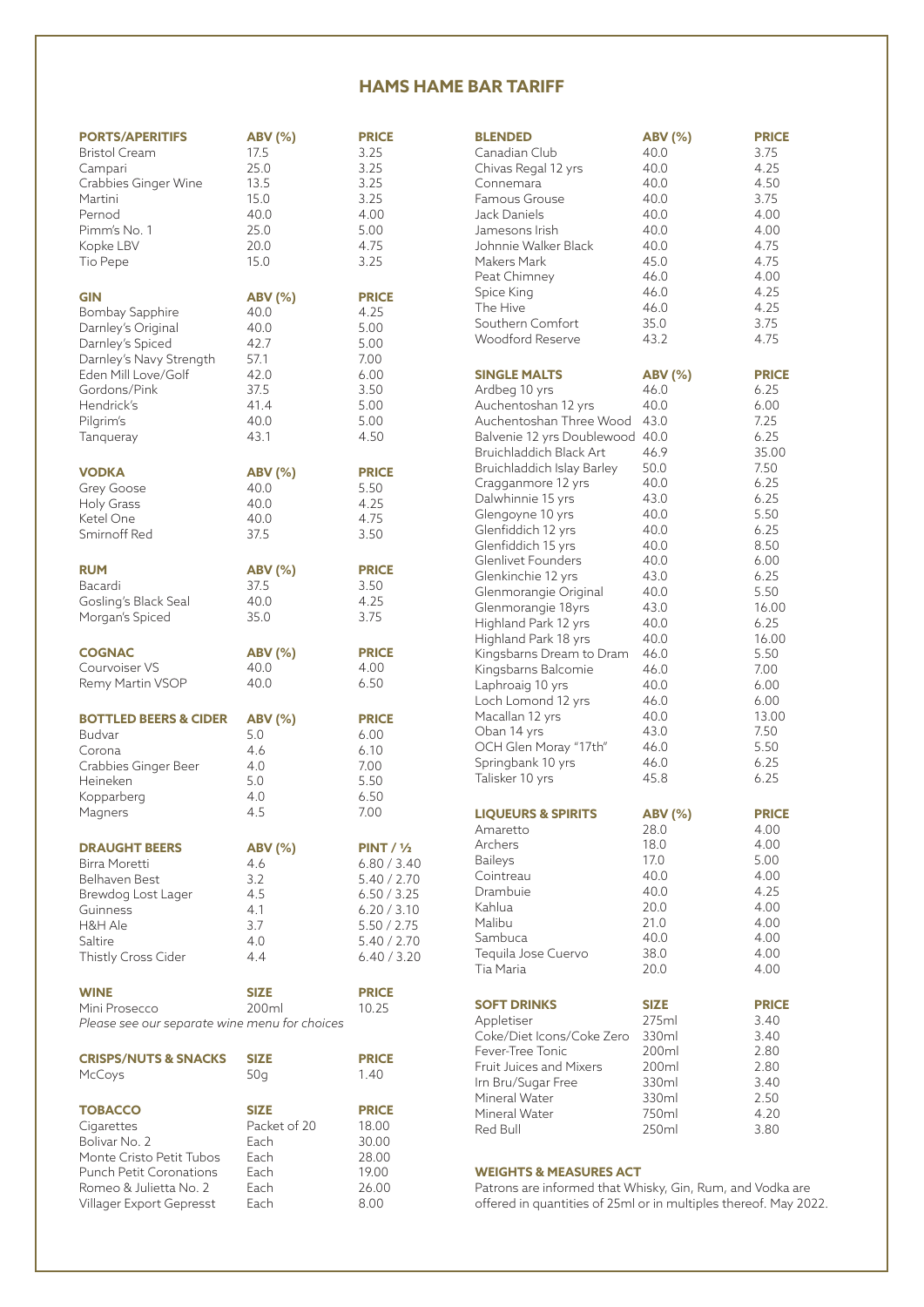

# HAMS Smashburger Monday

## BURGERS

| The Big One<br>150g smashed beef, cheddar, pickle, tomato, red onion,<br>BBQ sauce, Hams Hame mayo, and house slaw | 14.50 |
|--------------------------------------------------------------------------------------------------------------------|-------|
| <b>Southern Star</b><br>Cajun spiced crispy chicken, red onion, cajun mayo, and<br>house slaw                      | 14.50 |
| <b>The Nik</b><br>150g smashed beef, bacon, onion, guacamole, smoked mayo,<br>and house slaw                       | 16.50 |
| <b>SIDES</b>                                                                                                       |       |
| <b>Shoestring Fries</b>                                                                                            | 3.75  |
| <b>Turbo Charged Fries</b><br>Liquid cheese, bacon bits, and jalapeños                                             | 4.80  |